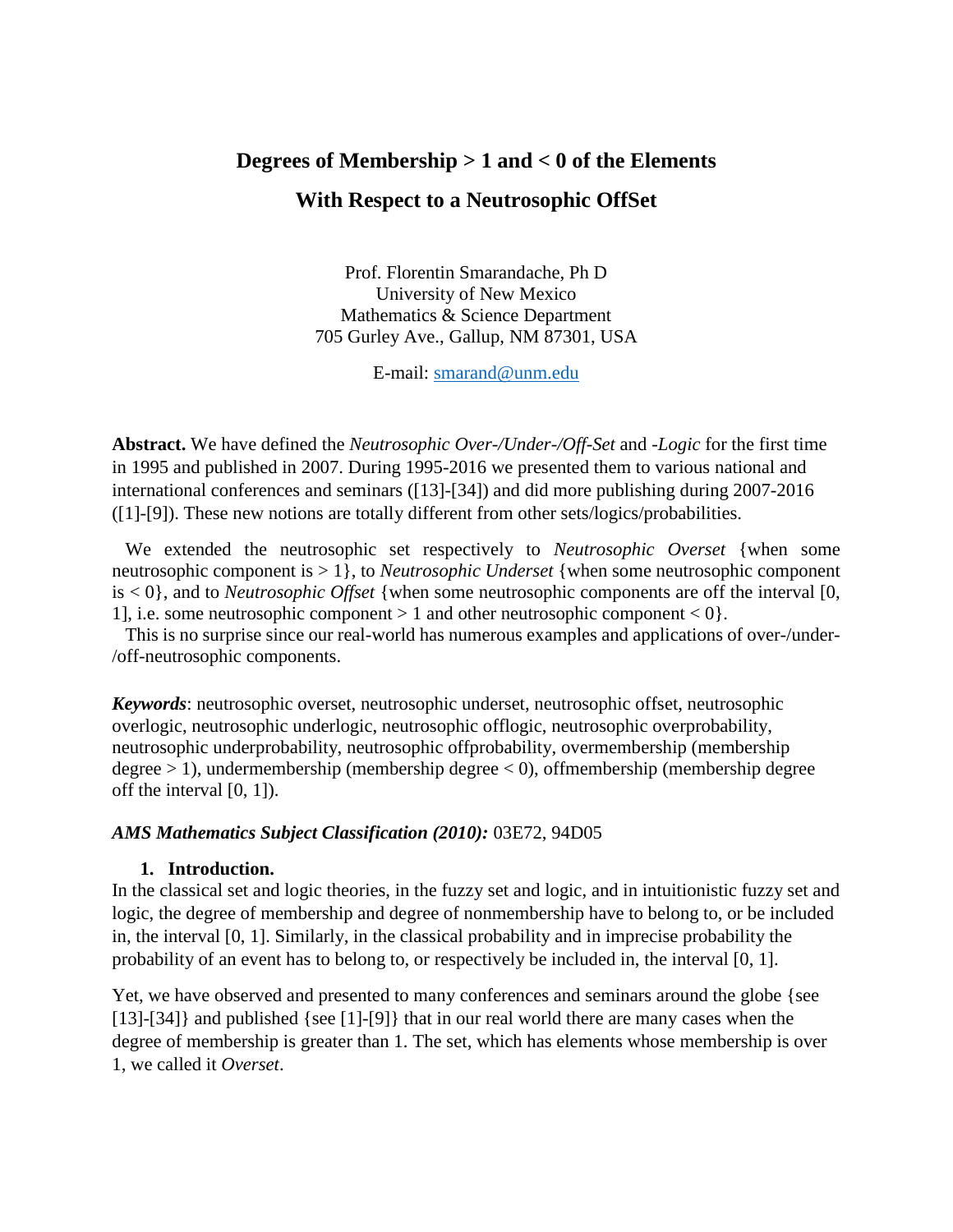Even worst, we observed elements whose membership with respect to a set is under 0, and we called it *Underset*.

In general, a set that has elements whose membership is above 1 and elements whose membership is below 0, we called it *Offset* (i.e. there are elements whose memberships are off (over and under) the interval [0, 1]).

"Neutrosophic" means based on three components *T (truth-membership)*, *I (indeterminacy)*, and *F (falsehood-nonmembership)*. And "over" means above 1, "under" means below 0, while "offset" means behind/beside the set on both sides of the interval [0, 1], over and under, more and less, supra and below, out of, off the set. Similarly, for "offlogic", "offmeasure", "offprobability", "offstatistics" etc.

It is like a pot with boiling liquid, on a gas stove, when the liquid swells up and leaks out of pot. The pot (the interval [0, 1]) can no longer contain all liquid (i.e., all neutrosophic truth / indeterminate / falsehood values), and therefore some of them fall out of the pot (i.e., one gets neutrosophic truth / indeterminate / falsehood values which are > 1), or the pot cracks on the bottom and the liquid pours down (i.e., one gets neutrosophic truth / indeterminate / falsehood values which are  $< 0$ ).

Mathematically, they mean getting values off the interval [0, 1].

The American aphorism "think outside the box" has a perfect resonance to the neutrosophic offset, where the box is the interval [0, 1], yet values outside of this interval are permitted.

#### **2. Example of Overmembership and Undermembership.**

In a given company a full-time employer works 40 hours per week. Let's consider the last week period.

Helen worked part-time, only 30 hours, and the other 10 hours she was absent without payment; hence, her membership degree was  $30/40 = 0.75 < 1$ .

John worked full-time, 40 hours, so he had the membership degree  $40/40 = 1$ , with respect to this company.

But George worked overtime 5 hours, so his membership degree was  $(40+5)/40 = 45/40 =$  $1.125 > 1$ . Thus, we need to make distinction between employees who work overtime, and those who work full-time or part-time. That's why we need to associate a degree of membership strictly greater than 1 to the overtime workers.

Now, another employee, Jane, was absent without pay for the whole week, so her degree of membership was  $0/40 = 0$ .

Yet, Richard, who was also hired as a full-time, not only didn't come to work last week at all (0 worked hours), but he produced, by accidentally starting a devastating fire, much damage to the company, which was estimated at a value half of his salary (i.e. as he would have gotten for working 20 hours that week). Therefore, his membership degree has to be less that Jane's (since Jane produced no damage). Whence, Richard's degree of membership, with respect to this company, was  $-20/40 = -0.50 < 0$ .

Consequently, we need to make distinction between employees who produce damage, and those who produce profit, or produce neither damage no profit to the company.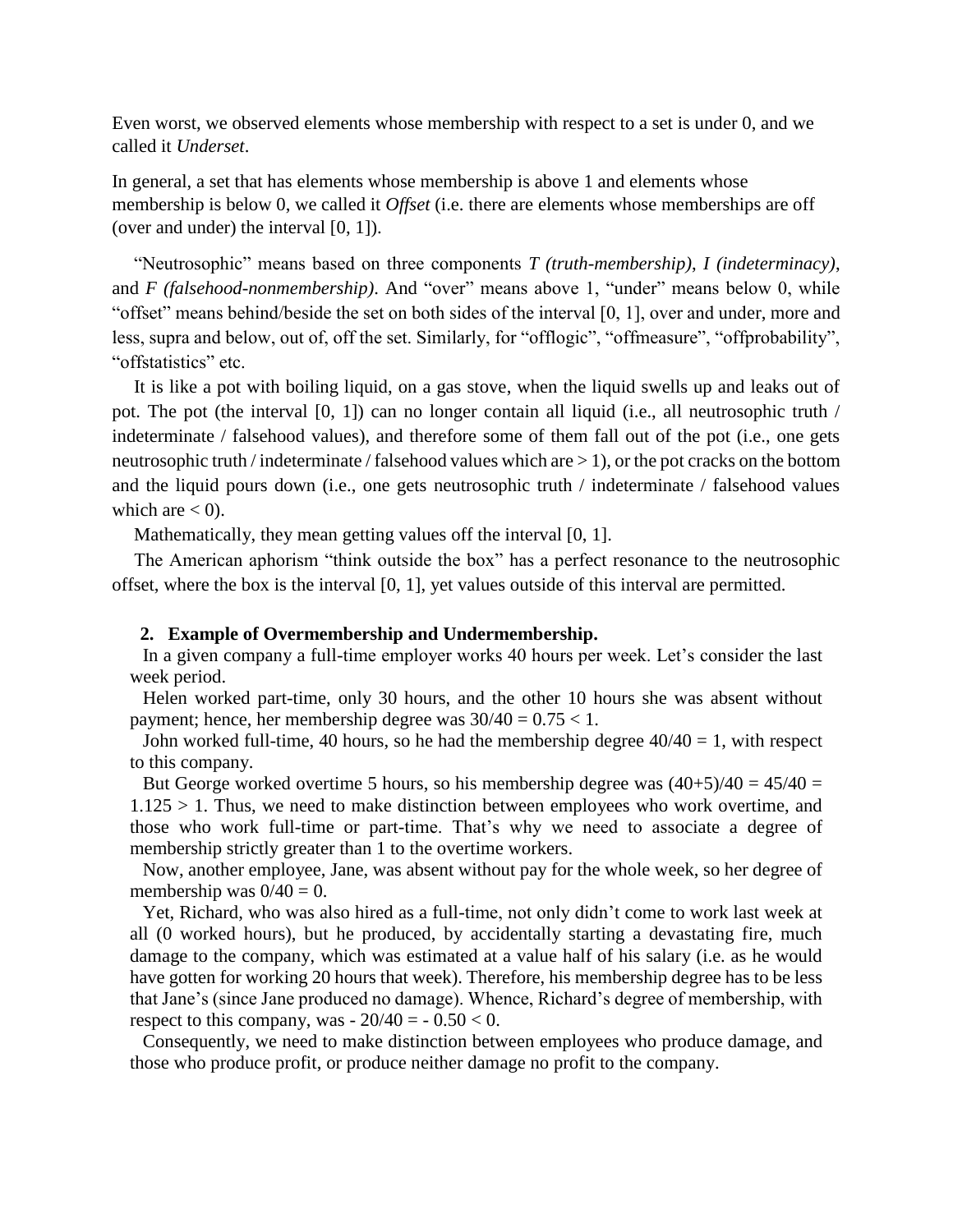Therefore, the membership degrees  $> 1$  and  $< 0$  are real in our world, so we have to take them into consideration.

Then, similarly, the Neutrosophic Logic/Measure/Probability/Statistics etc. were extended to respectively *Neutrosophic Over-/Unde-r/Off-Logic, -Measure, -Probability, -Statistics* etc. [Smarandache, 2007].

#### **3. Another Example of Membership Above 1 and Membership Below 0.**

Let's consider a spy agency  $S = \{S_1, S_2, ..., S_{1000}\}\$  of a country Atara against its enemy country Batara. Each agent  $S_i$ ,  $j \in \{1, 2, ..., 1000\}$ , was required last week to accomplish 5 missions, which represent the full-time contribution/membership.

Last week agent  $S_{27}$  has successfully accomplished his 5 missions, so his membership was  $T(A_{27}) = 5/5 = 1 = 100\%$  (full-time membership).

Agent S<sub>32</sub> has accomplished only 3 missions, so his membership is  $T(S_{32}) = 3/5 = 0.6 =$ 60% (part-time membership).

Agent S<sub>41</sub> was absent, without pay, due to his health problems; thus  $T(S_{41}) = 0/5 = 0 = 0\%$ (null-membership).

Agent  $S_{53}$  has successfully accomplished his 5 required missions, plus an extra mission of another agent that was absent due to sickness, therefore  $T(S_{53}) = (5+1)/5 = 6/5 = 1.2 > 1$  (therefore, he has membership above 1, called over-membership).

Yet, agent S<sub>75</sub> is a double-agent, and he leaks highly confidential information about country Atara to the enemy country Batara, while simultaneously providing misleading information to the country Atara about the enemy country Batara. Therefore  $S_{75}$  is a negative agent with respect to his country Atara, since he produces damage to Atara, he was estimated to having intentionally done wrongly all his 5 missions, in addition of compromising a mission of another agent of country Atara, thus his membership  $T(S_{75}) = -\frac{(5+1)}{5} = -\frac{6}{5} = -1.2 < 0$  (therefore, he has a membership below 0, called under-membership).

#### **4. Definition of Single-Valued Neutrosophic Overset.**

Let U be a universe of discourse and the neutrosophic set  $A_1 \subset U$ .

Let  $T(x)$ ,  $I(x)$ ,  $F(x)$  be the functions that describe the degrees of membership, indeterminatemembership, and nonmembership respectively, of a generic element  $x \in U$ , with respect to the neutrosophic set A1:

 $T(x)$ ,  $I(x)$ ,  $F(x)$ :  $U \rightarrow [0, \Omega]$ 

where  $0 < 1 < \Omega$ , and  $\Omega$  is called overlimit,

 $T(x)$ ,  $I(x)$ ,  $F(x) \in [0, \Omega]$ .

A Single-Valued Neutrosophic Overset  $A_1$  is defined as:

 $A_1 = \{(x, \langle T(x), I(x), F(x) \rangle), x \in U\},\$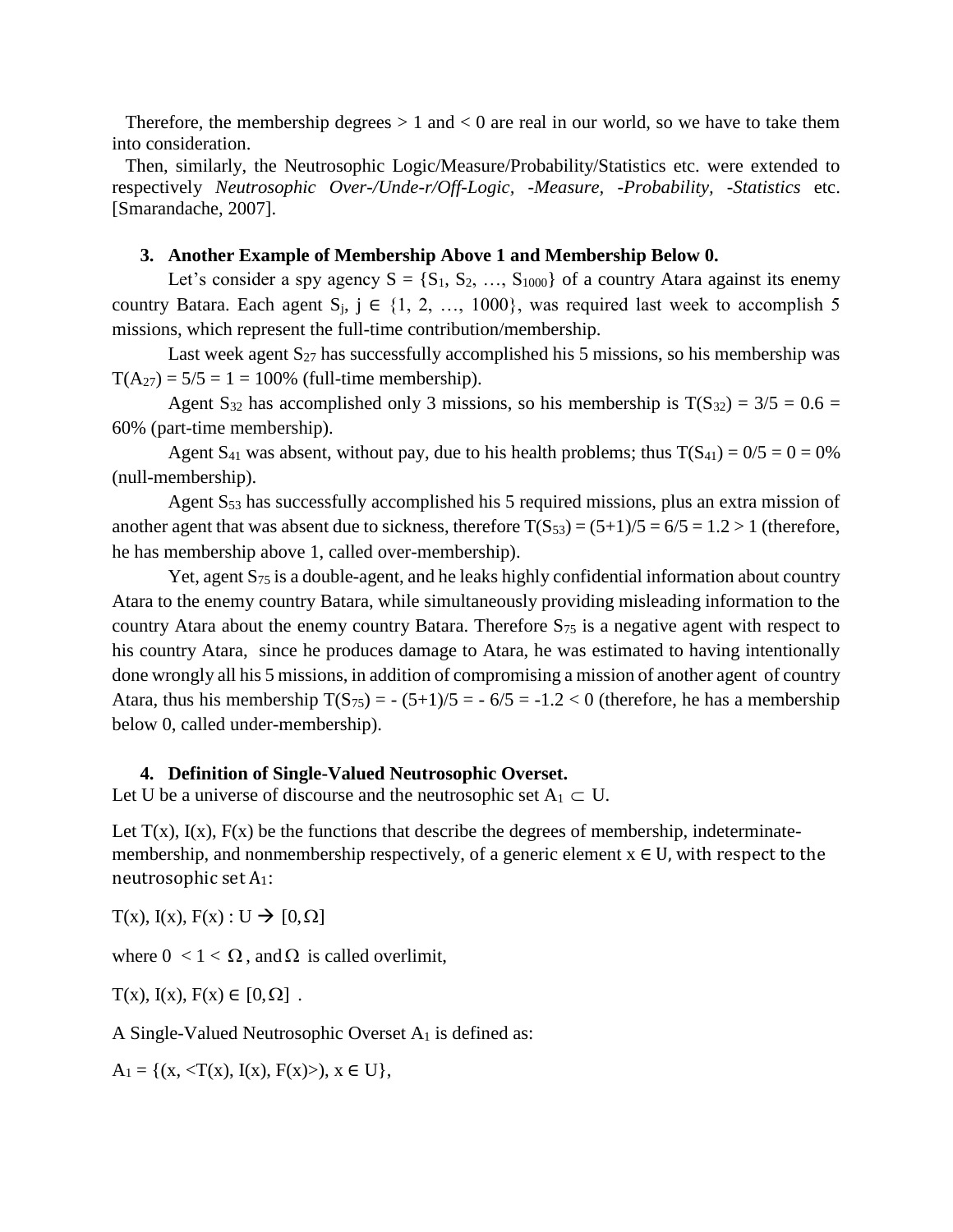such that there exists at least one element in  $A_1$  that has at least one neutrosophic component that  $is > 1$ , and no element has neutrosophic components that are  $< 0$ .

For **example**:  $A_1 = \{(x_1, \langle 1.3, 0.5, 0.1 \rangle), (x_2, \langle 0.2, 1.1, 0.2 \rangle)\}\)$ , since  $T(x_1) = 1.3 > 1$ ,  $I(x_2) = 1.1$  $> 1$ , and no neutrosophic component is  $< 0$ .

Also  $O_2 = \{(a, <0.3, -0.1, 1.1>)\}$ , since  $I(a) = -0.1 < 0$  and  $F(a) = 1.1 > 1$ .

### **5. Definition of Single-Valued Neutrosophic Underset.**

Let U be a universe of discourse and the neutrosophic set  $A_2 \subset U$ .

Let  $T(x)$ ,  $I(x)$ ,  $F(x)$  be the functions that describe the degrees of membership, indeterminatemembership, and nonmembership respectively, of a generic element  $x \in U$ , with respect to the neutrosophic set A2:

 $T(x)$ ,  $I(x)$ ,  $F(x)$ :  $U \rightarrow [Y,1]$ 

where  $\Psi < 0 < 1$ , and  $\Psi$  is called underlimit,

 $T(x)$ ,  $I(x)$ ,  $F(x) \in [\Psi, 1]$ .

A Single-Valued Neutrosophic Underset A<sup>2</sup> is defined as:

 $A_2 = \{(x, \langle T(x), I(x), F(x) \rangle), x \in U\},\$ 

such that there exists at least one element in  $A_2$  that has at least one neutrosophic component that  $is < 0$ , and no element has neutrosophic components that are  $> 1$ .

For **example**:  $A_2 = \{(x_1, \langle -0.4, 0.5, 0.3 \rangle), (x_2, \langle 0.2, 0.5, -0.2 \rangle)\}\)$ , since  $T(x_1) = -0.4 \langle 0, F(x_2) \rangle$  $0.2 < 0$ , and no neutrosophic component is  $> 1$ .

### **6. Definition of Single-Valued Neutrosophic Offset.**

Let U be a universe of discourse and the neutrosophic set  $A_3 \subset U$ .

Let  $T(x)$ ,  $I(x)$ ,  $F(x)$  be the functions that describe the degrees of membership, indeterminatemembership, and nonmembership respectively, of a generic element  $x \in U$ , with respect to the set A3:

 $T(x)$ ,  $I(x)$ ,  $F(x)$ :  $U \rightarrow [Y, \Omega]$ 

where  $\Psi < 0 < 1 < \Omega$ , and  $\Psi$  is called underlimit, while  $\Omega$  is called overlimit,

 $T(x)$ ,  $I(x)$ ,  $F(x) \in [\Psi, \Omega]$ .

A Single-Valued Neutrosophic Offset A<sup>3</sup> is defined as:

 $A_3 = \{(x, \langle T(x), I(x), F(x) \rangle), x \in U\},\$ 

such that there exist some elements in  $A_3$  that have at least one neutrosophic component that is  $>$ 1, and at least another neutrosophic component that is  $< 0$ .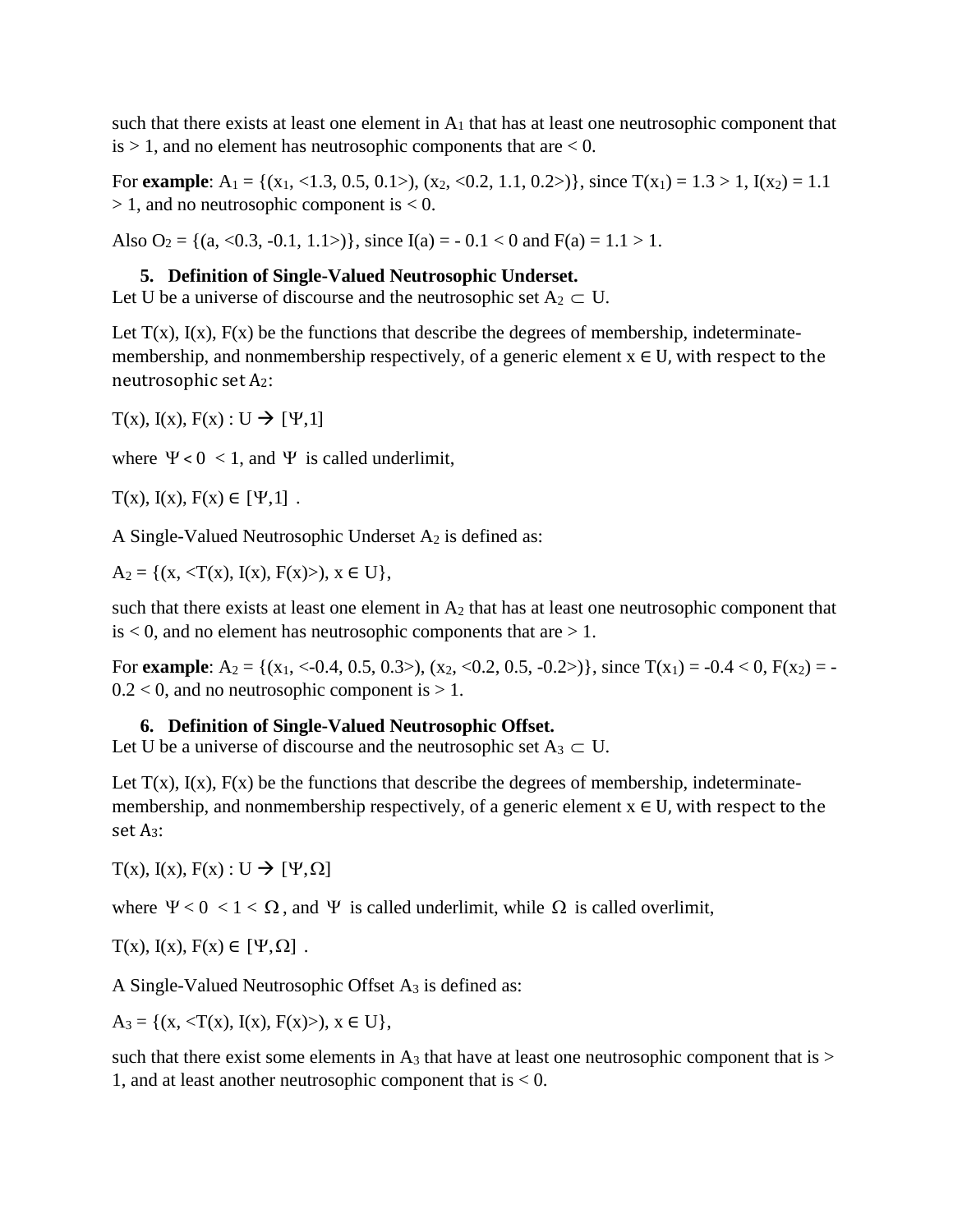For **examples**: A<sub>3</sub> = {(x<sub>1</sub>, <1.2, 0.4, 0.1>), (x<sub>2</sub>, <0.2, 0.3, -0.7>)}, since  $T(x_1) = 1.2 > 1$  and  $F(x_2)$  $= -0.7 < 0.$ 

Also B<sub>3</sub> = {(a, <0.3, -0.1, 1.1>)}, since I(a) = -0.1 < 0 and F(a) = 1.1 > 1.

#### **7. Single Valued Neutrosophic Overset / Underset / Offset Operators.**

Let U be a universe of discourse and  $A = \{(x, \langle T_A(x), I_A(x), F_A(x) \rangle), x \in U\}$  and

and  $B = \{(x, \langle T_B(x), I_B(x), F_B(x) \rangle), x \in U\}$  be two single-valued neutrosophic oversets / undersets / offsets.

 $T_A(x)$ ,  $I_A(x)$ ,  $F_A(x)$ ,  $T_B(x)$ ,  $I_B(x)$ ,  $F_B(x)$ :  $U \rightarrow [\Psi, \Omega]$ 

where  $\Psi \leq 0 < 1 \leq \Omega$ , and  $\Psi$  is called underlimit, while  $\Omega$  is called overlimit,

 $T_A(x)$ ,  $I_A(x)$ ,  $F_A(x)$ ,  $T_B(x)$ ,  $I_B(x)$ ,  $F_B(x) \in [\Psi, \Omega]$ .

We take the inequality sign  $\leq$  instead of  $\leq$  on both extremes above, in order to comprise all three cases: overset {when  $\Psi = 0$ , and  $1 < \Omega$ }, underset {when  $\Psi < 0$ , and  $1 = \Omega$ }, and offset {when  $\Psi$  < 0, and 1 <  $\Omega$  }.

#### **7.1. Single Valued Neutrosophic Overset / Underset / Offset Union**.

Then  $A \cup B = \{(x, \langle max\{T_A(x), T_B(x)\}, min\{I_A(x), I_B(x)\}, min\{F_A(x), F_B(x)\}\rangle), x \in U\}$ 

#### **7.2. Single Valued Neutrosophic Overset / Underset / Offset Intersection**.

Then  $A \cap B = \{(x, \langle min\{T_A(x), T_B(x)\}, max\{I_A(x), I_B(x)\}, max\{F_A(x), F_B(x)\}\rangle), x \in U\}$ 

#### **7.3. Single Valued Neutrosophic Overset / Underset / Offset Complement**.

The neutrosophic complement of the neutrosophic set A is

 $(A) = \{(x, \langle F_A(x), \Psi + \Omega - I_A(x), T_A(x) \rangle), x \in U\}.$ 

#### **8. Definition of Interval-Valued Neutrosophic Overset.**

Let U be a universe of discourse and the neutrosophic set  $A_1 \subset U$ .

Let  $T(x)$ ,  $I(x)$ ,  $F(x)$  be the functions that describe the degrees of membership, indeterminatemembership, and nonmembership respectively, of a generic element  $x \in U$ , with respect to the neutrosophic set A1:

 $T(x)$ ,  $I(x)$ ,  $F(x)$ :  $U \rightarrow P([0,\Omega])$ ,

where  $0 < 1 < \Omega$ , and  $\Omega$  is called overlimit,

 $T(x)$ ,  $I(x)$ ,  $F(x) \subseteq [0, \Omega]$ , and  $P([0, \Omega])$  is the set of all subsets of  $[0, \Omega]$ .

An Interval-Valued Neutrosophic Overset A<sub>1</sub> is defined as:

 $A_1 = \{(x, \langle T(x), I(x), F(x) \rangle), x \in U\},\$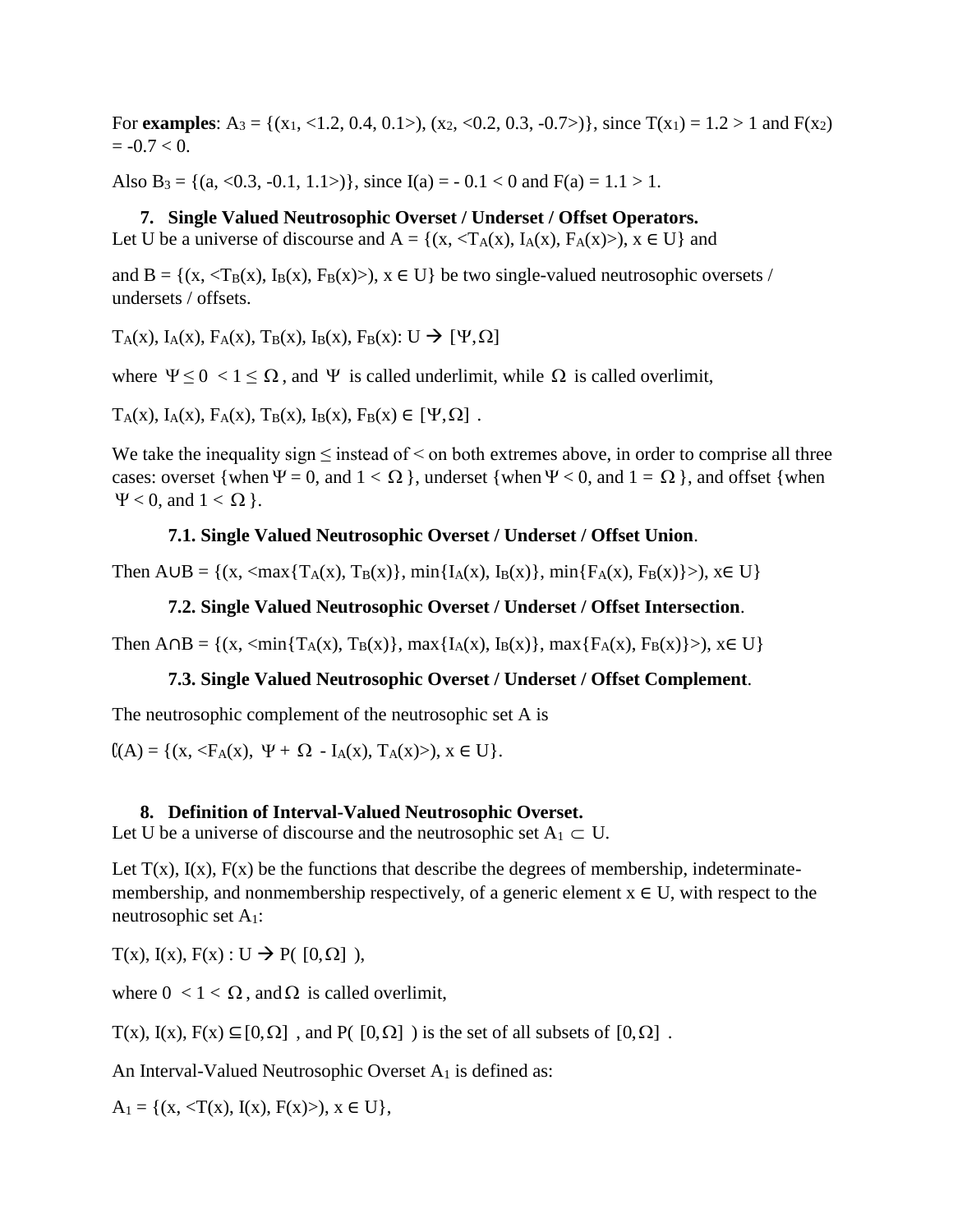such that there exists at least one element in  $A_1$  that has at least one neutrosophic component that is partially or totally above 1, and no element has neutrosophic components that is partially or totally below 0.

For **example**: A<sub>1</sub> = {(x<sub>1</sub>, <(1, 1.4], 0.1, 0.2>), (x<sub>2</sub>, <0.2, [0.9, 1.1], 0.2>)}, since T(x<sub>1</sub>) = (1, 1.4] is totally above 1,  $I(x_2) = [0.9, 1.1]$  is partially above 1, and no neutrosophic component is partially or totally below 0.

### **9. Definition of Interval-Valued Neutrosophic Underset.**

Let U be a universe of discourse and the neutrosophic set  $A_2 \subset U$ .

Let  $T(x)$ ,  $I(x)$ ,  $F(x)$  be the functions that describe the degrees of membership, indeterminatemembership, and nonmembership respectively, of a generic element  $x \in U$ , with respect to the neutrosophic set A2:

 $T(x)$ ,  $I(x)$ ,  $F(x)$ :  $U \rightarrow [Y,1]$ ,

where  $\Psi < 0 < 1$ , and  $\Psi$  is called underlimit,

 $T(x)$ ,  $I(x)$ ,  $F(x) \subseteq [\Psi,1]$ , and  $P([\Psi,1])$  is the set of all subsets of  $[\Psi,1]$ .

An Interval-Valued Neutrosophic Underset A<sub>2</sub> is defined as:

 $A_2 = \{(x, \langle T(x), I(x), F(x) \rangle), x \in U\},\$ 

such that there exists at least one element in  $A_2$  that has at least one neutrosophic component that is partially or totally below 0, and no element has neutrosophic components that are partially or totally above 1.

For **example**:  $A_2 = \{(x_1, \langle (-0.5, -0.4), 0.6, 0.3 \rangle), (x_2, \langle 0.2, 0.5, [-0.2, 0.2] \rangle)\}\)$ , since  $T(x_1) = (-0.5, -0.4)$ -0.4) is totally below 0,  $F(x_2) = [-0.2, 0.2]$  is partially below 0, and no neutrosophic component is partially or totally above 1.

### **10. Definition of Interval-Valued Neutrosophic Offset.**

Let U be a universe of discourse and the neutrosophic set  $A_3 \subset U$ .

Let  $T(x)$ ,  $I(x)$ ,  $F(x)$  be the functions that describe the degrees of membership, indeterminatemembership, and nonmembership respectively, of a generic element  $x \in U$ , with respect to the set A3:

 $T(x)$ ,  $I(x)$ ,  $F(x)$ :  $U \rightarrow P([{\Psi}, {\Omega}]$ ),

where  $\Psi < 0 < 1 < \Omega$ , and  $\Psi$  is called underlimit, while  $\Omega$  is called overlimit,

 $T(x)$ ,  $I(x)$ ,  $F(x) \subseteq [\Psi, \Omega]$ , and  $P([\Psi, \Omega])$  is the set of all subsets of  $[\Psi, \Omega]$ .

An Interval-Valued Neutrosophic Offset  $A_3$  is defined as:

 $A_3 = \{(x, \langle T(x), I(x), F(x) \rangle), x \in U\},\$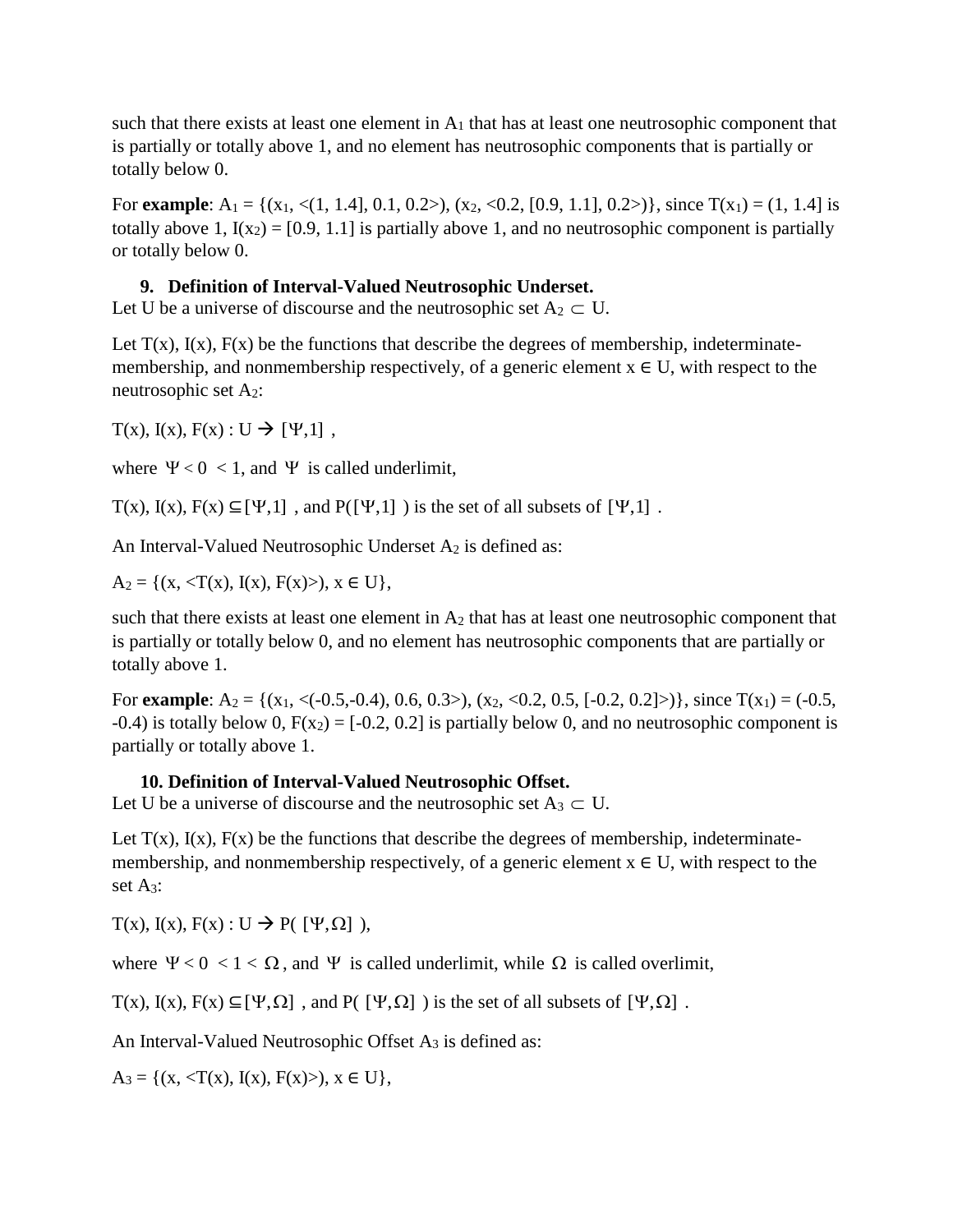such that there exist some elements in  $A_3$  that have at least one neutrosophic component that is partially or totally above 1, and at least another neutrosophic component that is partially or totally below 0.

For **examples**: A<sub>3</sub> = {(x<sub>1</sub>, <[1.1, 1.2], 0.4, 0.1>), (x<sub>2</sub>, <0.2, 0.3, (-0.7, -0.3)>)}, since  $T(x_1) = [1.1,$ 1.2] that is totally above 1, and  $F(x_2) = (-0.7, -0.3)$  that is totally below 0.

Also B<sub>3</sub> = {(a, <0.3, [-0.1, 0.1], [1.05, 1.10]>)}, since I(a) = [-0.1, 0.1] that is partially below 0, and  $F(a) = [1.05, 1.10]$  that is totally above 1.

**11. Interval-Valued Neutrosophic Overset / Underset / Offset Operators.** Let U be a universe of discourse and  $A = \{(x, \langle T_A(x), I_A(x), F_A(x) \rangle), x \in U\}$ 

and  $B = \{(x, \langle T_B(x), I_B(x), F_B(x)\rangle), x \in U\}$  be two interval-valued neutrosophic oversets / undersets / offsets.

 $T_A(x)$ ,  $I_A(x)$ ,  $F_A(x)$ ,  $T_B(x)$ ,  $I_B(x)$ ,  $F_B(x)$ : U  $\rightarrow P$ ( [ $\Psi, \Omega$ ]),

where  $P(\Psi,\Omega)$  ) means the set of all subsets of  $[\Psi,\Omega]$ ,

and  $T_A(x)$ ,  $I_A(x)$ ,  $F_A(x)$ ,  $T_B(x)$ ,  $I_B(x)$ ,  $F_B(x) \subseteq [\Psi, \Omega]$ ,

with  $\Psi \leq 0 < 1 \leq \Omega$ , and  $\Psi$  is called underlimit, while  $\Omega$  is called overlimit.

We take the inequality sign  $\leq$  instead of  $\leq$  on both extremes above, in order to comprise all three cases: overset {when  $\Psi = 0$ , and  $1 < \Omega$ }, underset {when  $\Psi < 0$ , and  $1 = \Omega$ }, and offset {when  $\Psi$  < 0, and 1 <  $\Omega$  }.

### **11.1. Interval-Valued Neutrosophic Overset / Underset / Offset Union**.

### Then  $A \cup B =$

 $\{(x, \langle \max\{\inf(T_A(x)), \inf(T_B(x))\}, \max\{\sup(T_A(x)), \sup(T_B(x)\}\},\)$ 

 $[\min{\inf(I_A(x))}, \inf(I_B(x))\}, \min{\sup(I_A(x))}, \sup(I_B(x))\},$ 

 $[\min{\inf(F_A(x))}, \inf(F_B(x))\}, \min{\sup(F_A(x))}, \sup(F_B(x)]\}$ ,  $x \in U$ .

### **11.2. Interval-Valued Neutrosophic Overset / Underset / Offset Intersection**.

### Then  $A \cap B =$

 $\{(x, \langle \min\{\inf(T_A(x)), \inf(T_B(x))\}, \min\{\sup(T_A(x)), \sup(T_B(x)\}\}\)$ 

 $[\max\{ \inf(I_A(x)), \inf(I_B(x)) \}, \max\{ \sup(I_A(x)), \sup(I_B(x)) \},$ 

 $[\max{\inf(F_A(x))}, \inf(F_B(x))\}, \max{\sup(F_A(x))}, \sup(F_B(x)]\}$ ,  $x \in U$ .

### **11.3. Interval-Valued Neutrosophic Overset / Underset / Offset Complement**.

The complement of the neutrosophic set A is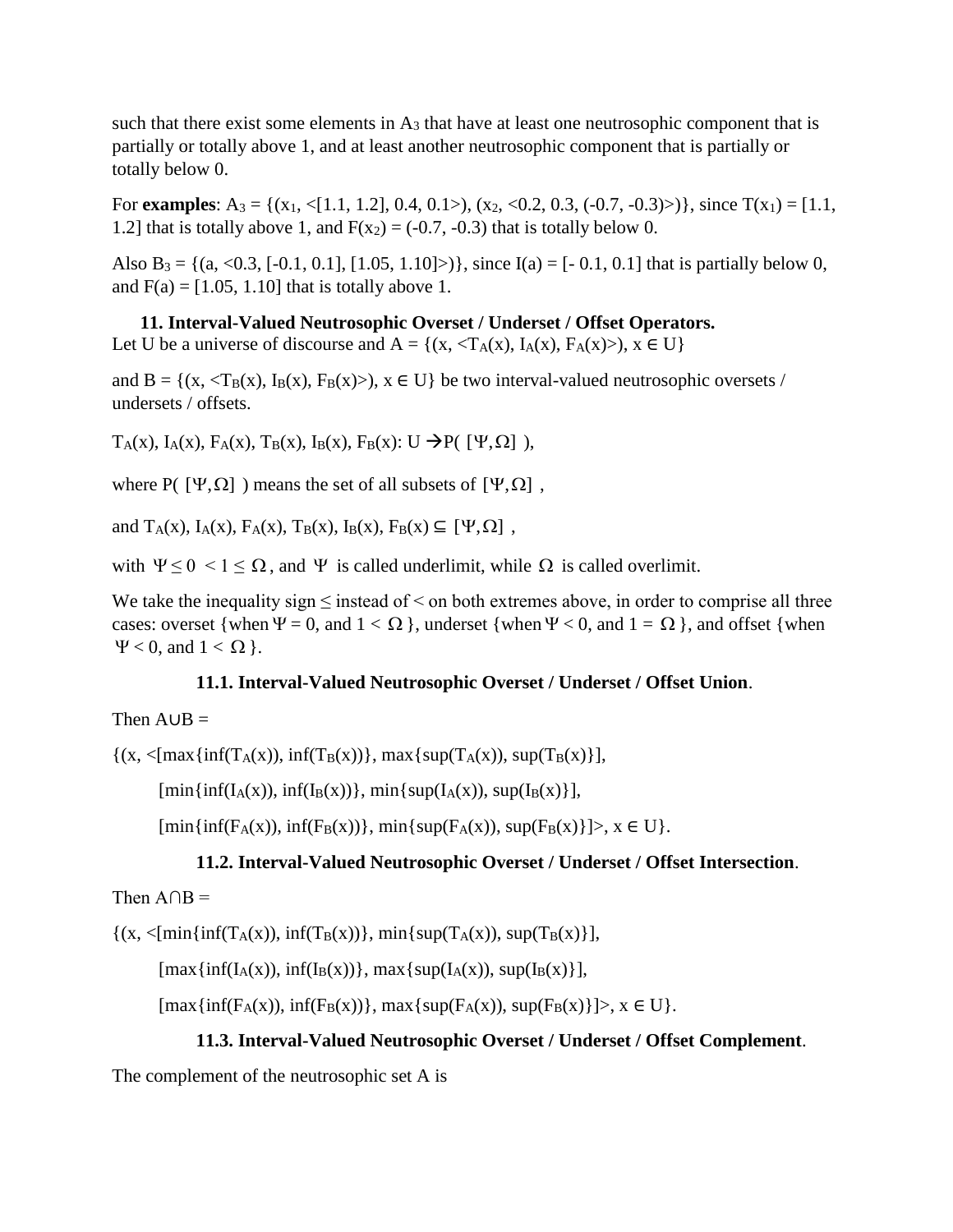$C(A) = \{(x, \langle F_A(x), [ \Psi + \Omega - \sup\{I_A(x)\}, \Psi + \Omega - \inf\{I_A(x)\}\], T_A(x) >), x \in U\}.$ 

### **14. Conclusion.**

The membership degrees over 1 (overmembership), or below 0 (undermembership) are part of our real world, so they deserve more study in the future.

The neutrosophic overset / underset / offset together with neutrosophic overlogic / underlogic / offlogic and especially neutrosophic overprobability / underprobability / and offprobability have many applications in technology, social science, economics and so on that the readers may be interested in exploring.

After designing the neutrosophic operators for single-valued neutrosophic overset/underset/offset, we extended them to interval-valued neutrosophic overset/underset/offset operators. We also presented another example of membership above 1 and membership below 0.

Of course, in many real world problems the neutrosophic union, neutrosophic intersection, and neutrosophic complement for interval-valued neutrosophic overset/underset/offset can be used. Future research will be focused on practical applications.

## **References**

- 1. Florentin Smarandache, *A Unifying Field in Logics: Neutrosophic Logic. Neutrosophy, Neutrosophic Set, Neutrosophic Probability and Statistics*, ProQuest Info & Learning, Ann Arbor, MI, USA, pp. 92-93, 2007,<http://fs.gallup.unm.edu/ebook-neutrosophics6.pdf> ; first edition reviewed in Zentralblatt für Mathematik (Berlin, Germany): <https://zbmath.org/?q=an:01273000>.
- 2. *Neutrosophy* at the University of New Mexico's website: <http://fs.gallup.unm.edu/neutrosophy.htm>
- 3. *Neutrosophic Sets and Systems,* international journal, in UNM website: [http://fs.gallup.unm.edu/NSS;](http://fs.gallup.unm.edu/NSS) and <http://fs.gallup.unm.edu/NSS/NSSNeutrosophicArticles.htm>
- 4. Florentin Smarandache, *Neutrosophic Set – A Generalization of the Intuitionistic Fuzzy Set*; various versions of this article were published as follows:
	- a. in International Journal of Pure and Applied Mathematics, Vol. 24, No. 3, 287-297, 2005;
	- b. in Proceedings of 2006 IEEE International Conference on Granular Computing, edited by Yan-Qing Zhang and Tsau Young Lin, Georgia State University, Atlanta, USA, pp. 38-42, 2006;
	- c. in Journal of Defense Resources Management, Brasov, Romania, No. 1, 107-116, 2010.
	- d. as *A Geometric Interpretation of the Neutrosophic Set – A Generalization of the Intuitionistic Fuzzy Set*, in Proceedings of the 2011 IEEE International Conference on Granular Computing, edited by Tzung-Pei Hong, Yasuo Kudo, Mineichi Kudo, Tsau-Young Lin, Been-Chian Chien, Shyue-Liang Wang, Masahiro Inuiguchi, GuiLong Liu, IEEE Computer Society, National University of Kaohsiung, Taiwan, 602-606, 8-10 November 2011;

<http://fs.gallup.unm.edu/IFS-generalized.pdf>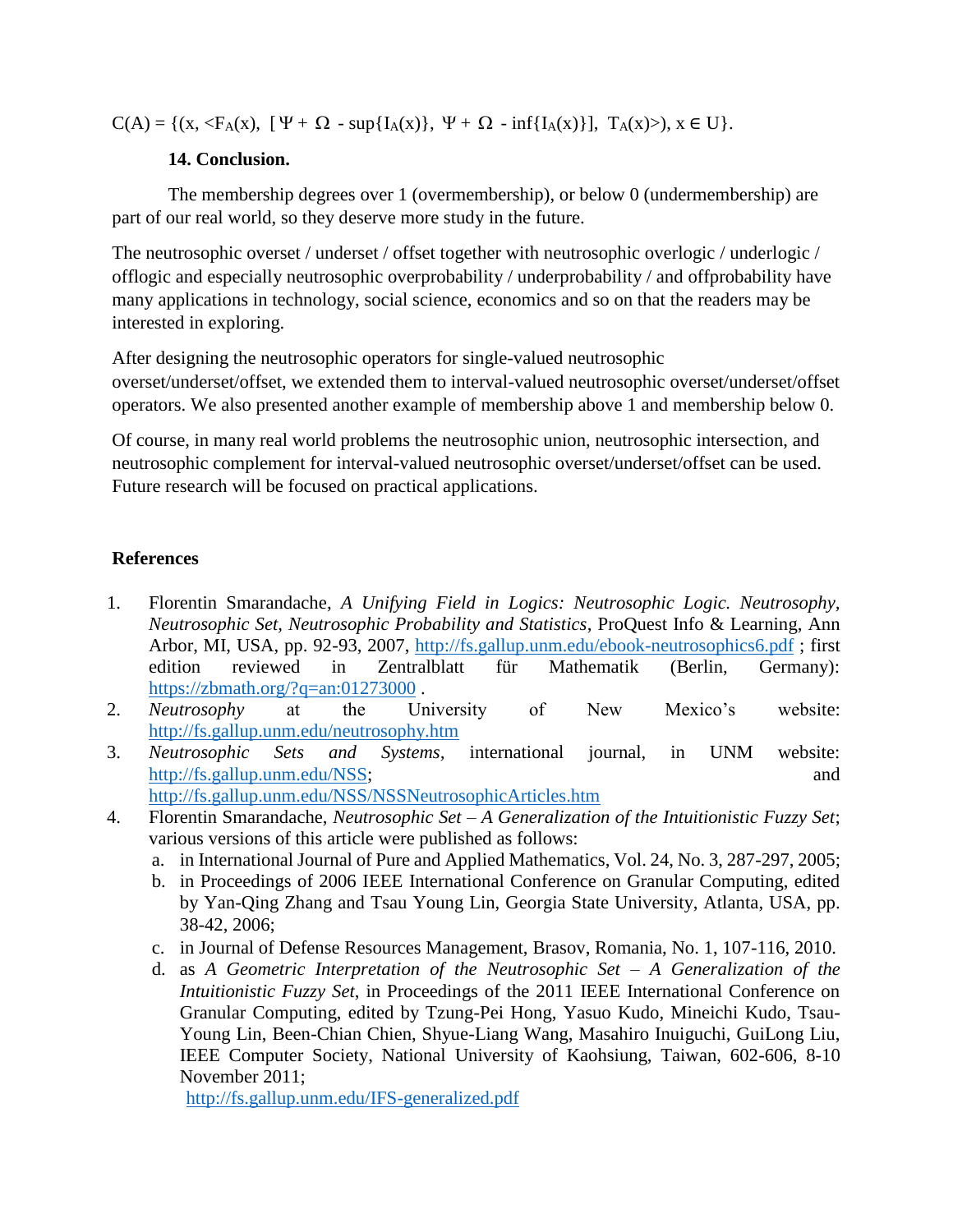- 5. Florentin Smarandache, *Degree of Dependence and Independence of the (Sub)Components of Fuzzy Set and Neutrosophic Set*, Neutrosophic Sets and Systems (NSS), Vol. 11, 95-97, 2016.
- 6. Florentin Smarandache, *Vietnam Veteran în Stiințe Neutrosofice*, instantaneous photovideo diary, Editura Mingir, Suceava, 2016.
- 7. Florentin Smarandache, *Neutrosophic Overset Applied in Physics*, 69th Annual Gaseous Electronics Conference, Bochum, Germany [through American Physical Society (APS)], October 10, 2016 - Friday, October 14, 2016. Abstract submitted on 12 April 2016.
- 8. Dumitru P. Popescu, *Să nu ne sfiim să gândim diferit - de vorbă cu prof. univ. dr. Florentin Smarandache*, Revista "Observatorul", Toronto, Canada, Tuesday, June 21, 2016,<http://www.observatorul.com/default.asp?action=articleviewdetail&ID=15698>
- 9. F. Smarandache, *Interval-Valued Neutrosophic Overset, Neutrosophic Underset, and Neutrosophic Offset*, International Conference on Consistency-Competence-Clarity-Vision-Innovation-Performance, [University of Bucharest ,](http://www.unibuc.ro/) [University of Craiova](http://www.ucv.ro/en/) - [Department of Informatics,](http://inf.ucv.ro/) [Faculty of Sciences,](http://stiinte.ucv.ro/) [Siveco Roman,](http://www.siveco.ro/) in Craiova, Romania, October 29, 2016.

<http://www.c3.icvl.eu/2016/accepted-abstract-list>

- 10. F. Smarandache, *Symbolic Neutrosophic Theory*, Europa Nova, Bruxelles, 194 p., 2015; <http://fs.gallup.unm.edu/SymbolicNeutrosophicTheory.pdf>
- 11. F. Smarandache, *Introduction to Neutrosophic Measure, Neutrosophic Integral, and Neutrosophic Probability, Sitech*, 2003; <http://fs.gallup.unm.edu/NeutrosophicMeasureIntegralProbability.pdf>
- 12. Florentin Smarandache, *Introduction to Neutrosophic Statistics*, Sitech Craiova, 123 pages, 2014,<http://fs.gallup.unm.edu/NeutrosophicStatistics.pdf>

### **Author's Presentations at Seminars and National and International Conferences**

The author has presented the

- *neutrosophic overset, neutrosophic underset, neutrosophic offset;*
- *neutrosophic overlogic, neutrosophic underlogic, neutrosophic offlogic;*
- *neutrosophic overmeasure, neutrosophic undermeasure, neutrosophic offmeasure;*
- *neutrosophic overprobability, neutrosophic underprobability, neutrosophic offprobability;*
- *neutrosophic overstatistics, neutrosophic understatistics, neutrosophic offstatistics; as follows:*
- 13. *Neutrosophic Set and Logic / Interval Neutrosophic Set and Logic / Neutrosophic Probability and Neutrosophic Statistics / Neutrosophic Precalculus and Calculus / Symbolic Neutrosophic Theory / Open Challenges of Neutrosophic Set*, lecture series, Nguyen Tat Thanh University, Ho Chi Minh City, Vietnam, 31<sup>st</sup> May - 3<sup>th</sup> June 2016.
- 14. N*eutrosophic Set and Logic / Interval Neutrosophic Set and Logic / Neutrosophic Probability and Neutrosophic Statistics / Neutrosophic Precalculus and Calculus / Symbolic Neutrosophic Theory / Open Challenges of Neutrosophic Set,* Ho Chi Minh City University of Technology (HUTECH), Ho Chi Minh City, Vietnam, 30<sup>th</sup> May 2016.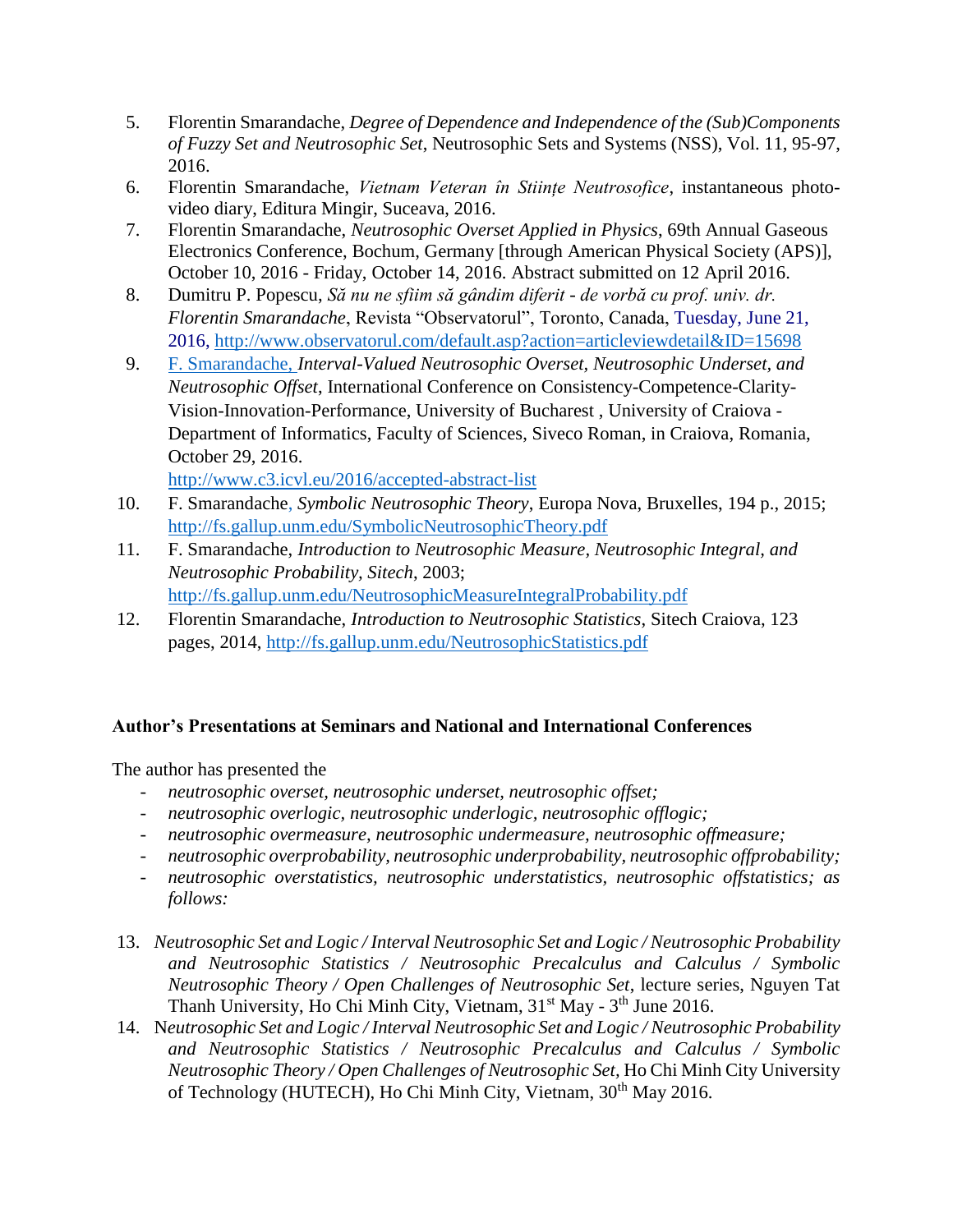- 15. *Neutrosophic Set and Logic / Interval Neutrosophic Set and Logic / Neutrosophic Probability and Neutrosophic Statistics / Neutrosophic Precalculus and Calculus / Symbolic Neutrosophic Theory / Open Challenges of Neutrosophic Set*, Vietnam national University, Vietnam Institute for Advanced Study in Mathematics, Hanoi, Vietnam, lecture series, 14<sup>th</sup>  $\text{May} - 26^{\text{th}} \text{May} 2016.$
- 16. *Foundations of Neutrosophic Logic and Set and their Applications to Information Fusion,*  Hanoi University, 18<sup>th</sup> May 2016.
- 17. *Neutrosophic Theory and Applications,* Le Quy Don Technical University, Faculty of Information Technology, Hanoi, Vietnam, 17<sup>th</sup> May 2016.
- 18. *Types of Neutrosophic Graphs and Neutrosophic Algebraic Structures together with their Applications in Technology*, Universitatea Transilvania din Brasov, Facultatea de Design de Produs si Mediu, Brasov, Romania, 6 June 2015.
- 19. *Foundations of Neutrosophic Logic and Set and their Applications to Information Fusion*, tutorial, by Florentin Smarandache, 17<sup>th</sup> International Conference on Information Fusion, Salamanca, Spain,  $7<sup>th</sup>$  July 2014.
- 20. *Foundations of Neutrosophic Set and Logic and Their Applications to Information Fusion*, by F. Smarandache, Osaka University, Inuiguchi Laboratory, Department of Engineering Science, Osaka, Japan, 10 January 2014.
- 21. *Foundations of Neutrosophic set and Logic and Their Applications to Information Fusion*, by F. Smarandache, Okayama University of Science, Kroumov Laboratory, Department of Intelligence Engineering, Okayama, Japan, 17 December 2013.
- 22. *Fundations of Neutrosophic Logic and Set and their Applications to Information Fusion*, by Florentin Smarandache, Institute of Extenics Research and Innovative Methods, Guangdong University of Technology, Guangzhou, China, July  $2<sup>nd</sup>$ , 2012.
- 23. *Neutrosophic Logic and Set Applied to Robotics*, seminar to the Ph D students of the Institute of Mechanical Solids of the Romanian Academy, Bucharest, December 14, 2011.
- 24. *Foundations and Applications of Information Fusion to Robotics*, seminar to the Ph D students of the Institute of Mechanical Solids of the Romanian Academy, Bucharest, December 13, 2011.
- 25. *A Geometric Interpretation of the Neutrosophic Set*, Beijing Jiaotong University, Beijing, China, December 22, 2011.
- 26. *Neutrosophic Physics*, Beijing Jiaotong University, Beijing, China, December 22, 2011.
- 27. *Neutrosophic Physics*, Shanghai Electromagnetic Wave Research Institute, Shanghai, China, December 31, 2011.
- 28. *Superluminal Physics and Instantaneous Physics as New Scientific Trends*, Shanghai Electromagnetic Wave Research Institute, Shanghai, China, December 31, 2011.
- 29. *Neutrosophic Logic and Set in Information Fusion*, Northwestern Polytechnic University, Institute of Control and Information, Xi'an, China, December 27, 2011.
- 30. *An Introduction to Neutrosophic Logic and Set*, Invited Speaker at and sponsored by University Sekolah Tinggi Informatika & Komputer Indonesia, Malang, Indonesia, May 19, 2006.
- 31. *An Introduction to Neutrosophic Logic and Set*, Invited Speaker at and sponsored by University Kristen Satya Wacana, Salatiga, Indonesia, May 24, 2006.
- 32. *Introduction to Neutrosophics and their Applications*, Invited speaker at Pushchino Institute of Theoretical and Experimental Biophysics, Pushchino (Moscow region), Russia, August 9, 2005.